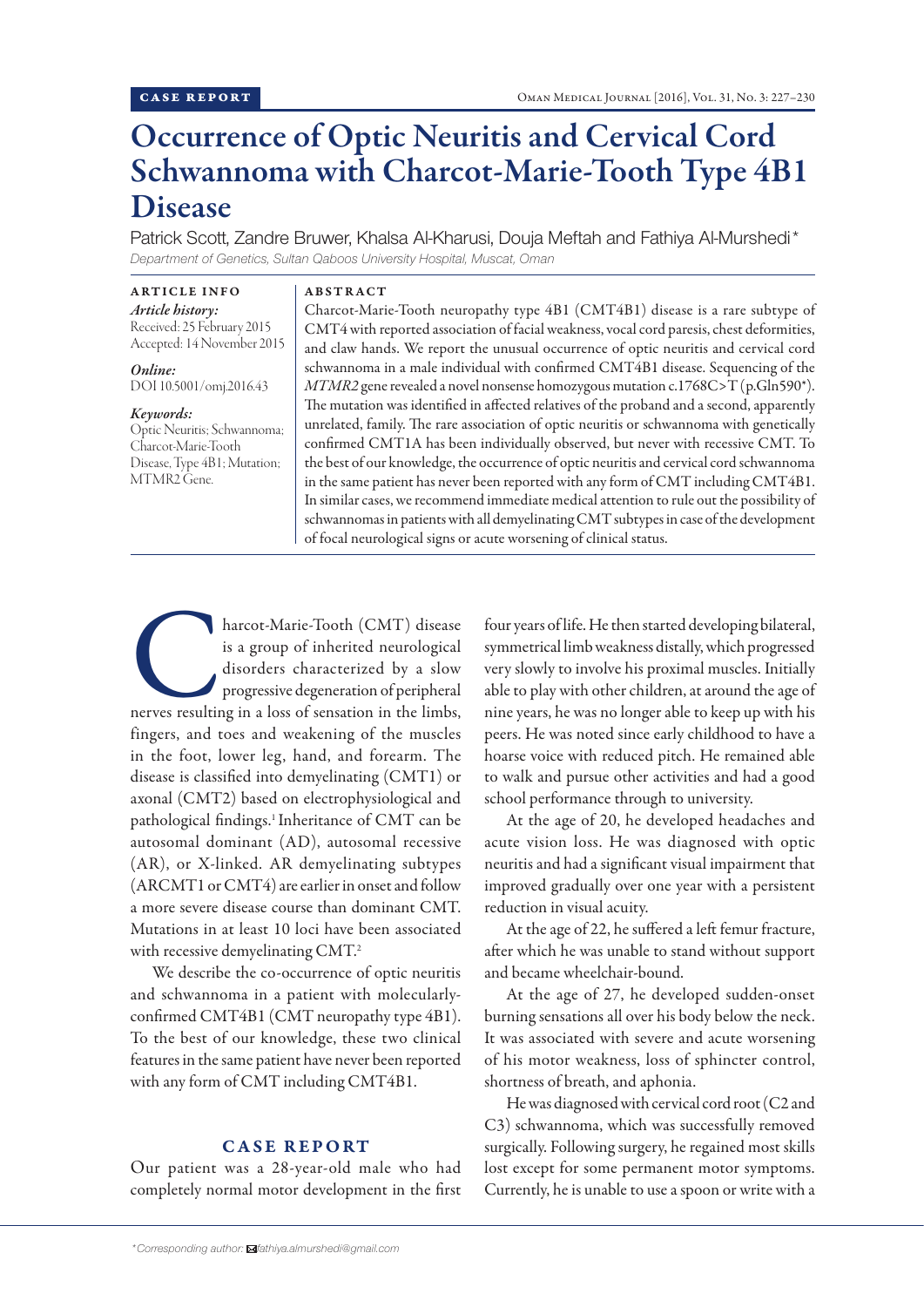

Figure 1: Family pedigree of the proband (V:5) affected with CMT4B1 with associated cervical cord schwannoma and optic neuritis. Five other individuals who are double cousins have a similar motor weakness (VI:6, VI:7, VI:8, VI:11 and VI:13). A two-year-old cousin was diagnosed with CMT4B1 (VI:2).

pen as before and has developed progressive chewing difficulty.

On physical examination, the patient had a lowpitched voice, bilateral facial weakness, and reduced visual acuity. Motor neurological examination revealed severe wasting of distal and proximal muscles of all limbs with hypotonia and areflexia. He had evident bilateral claw hand deformity with wrist drop in his upper extremities as well as edematous, cold, and blue-discolored feet. Distal muscle groups had no perceived movements. There was mild scoliosis with right chest wall deformity.

Investigations performed on the patient included nerve conduction velocities (NCV) with no motor or sensory potentials obtained from all nerves in the upper and lower limbs, normal magnetic resonance imaging (MRI) of brain and cervical spine, and mildly delayed visual evoked potential.

Family history revealed that the proband was of Omani Arab ethnic background with his parents being first cousins, once removed. The patient has two other male siblings with a similar motor, facial, and voice weakness [Figure 1: V:7 and V:8] and seven other healthy siblings. Five other individuals, who are double cousins, have a similar motor weakness (VI:6, VI:7, VI:8, VI:11 and VI:13). A two-year-old cousin was later diagnosed with CMT4B1 (VI:2).

There was no history suggestive of optic neuritis or diagnosis of schwannoma in any of the other eight affected family members, although all are younger in age to the proband. All individuals in the pedigree are from the same tribe and village. Although likely, a current family record does not allow this mutation to be traced to a common ancestor. The chronologic ages in years (y) for affected individuals are as follows: V:5 28y; V:7 25y; V:8 23y; VI:2 2y; VI:6 27y; VI:7 and VI:8 26y; VI:11 23y and VI:13 15y. Genetic testing of the *MTMR2* gene was initially performed on V:5, VI:2, VI:7, and VI:13. All affected individuals are confirmed homozygotes (M/M) for the c.1768C>T (p.Gln590\*) MTMR2 mutation.

Bidirectional sequencing of the coding region and exon-intron boundaries of the myotubularinrelated protein 2 gene (*MTMR2*, NG\_008333.1) in the proband was performed at Diagenom, Rostock, Germany. A novel homozygous nonsense variation was identified in exon 14 of the *MTMR2* gene [Figure 2]. The C>T substitution at nucleotide position 1768 (c.1768C>T) results in a premature stop codon at 590 (p.Gln590\*). If translated, the protein would lack the c-terminal coiled-coil domain (aa 593-627), similar to the reported pathogenic p.Trp583\* mutation.3

Genetic testing performed locally has confirmed homozygosity for the same mutation in the affected relatives as well as in a second, apparently unrelated, affected individual. Both families are from distinct geographic regions within Oman.

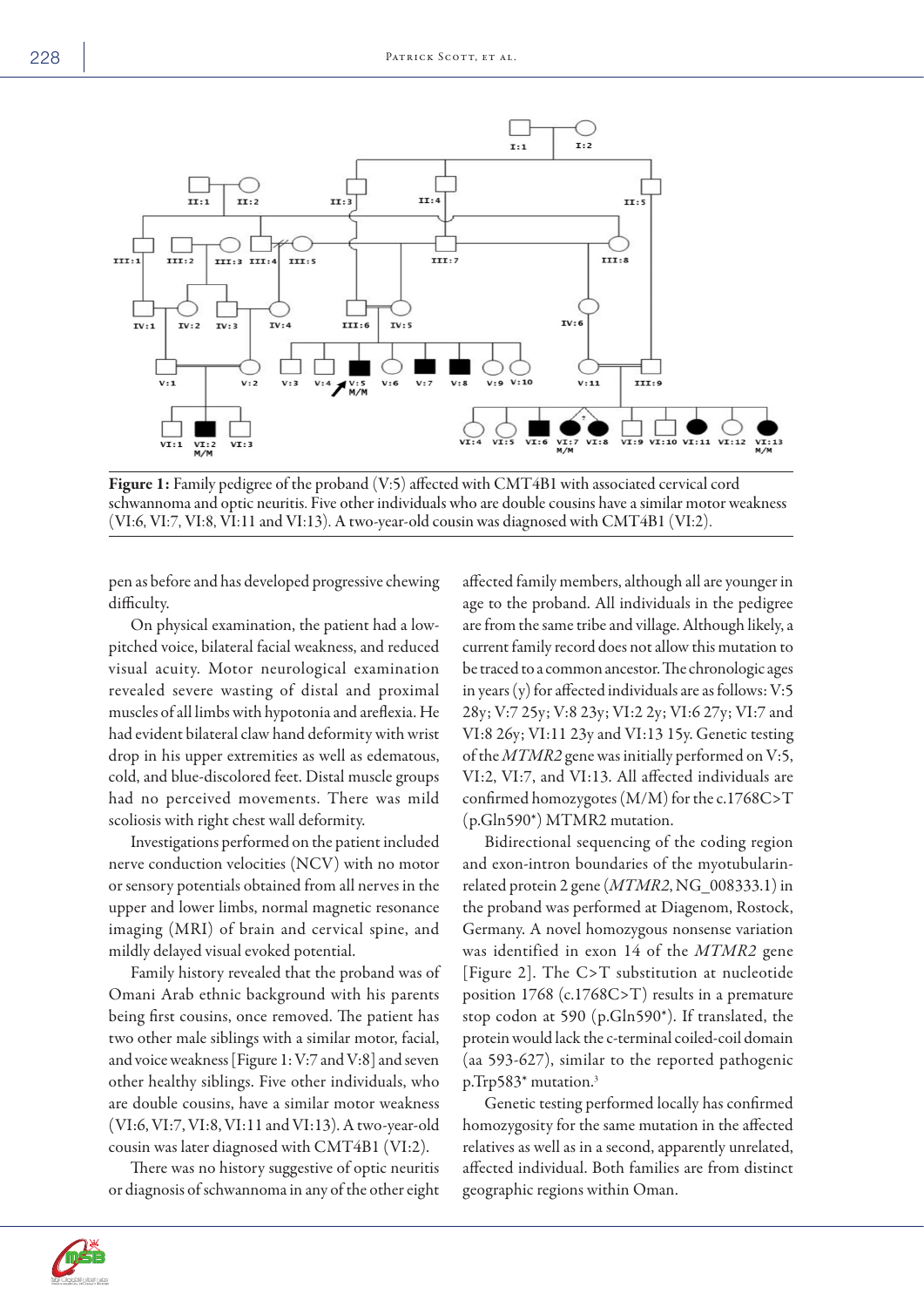

Figure 2: Electropherogram of the c.1768C>T mutation in the *MTMR2* gene. This nucleotide variant is predicted to result in p.Gln590\* change at the amino acid level. The arrow indicates the site of the mutation. Upper panel, wild type sequence; lower panel, mutated sequence.

## DISCUSSION

Our patient had a typical CMT phenotype of severe early onset motor and sensory neuropathy with undetectable NCVs. Associated clinical features included vocal cord paresis, facial weakness, prominent chest deformities, claw hands, and a family history consistent with autosomal recessive inheritance. His clinical phenotype was consistent with CMT4B1 and molecular analysis revealed the homozygous presence of the *MTMR2* mutation.

Contrasting with the classical presentation of CMT4B, our patient also had cervical cord schwannoma and optic neuritis. The individual association of either schwannoma<sup>4</sup> or optic neuritis<sup>5</sup> has been documented with dominant CMT1A but never in combination, nor associated with, recessive CMT. Vestibular schwannoma has also been reported with autosomal recessive CMT as a result of KARS gene mutations, but our patient had developmental delay, self-abusive behavior, and dysmorphic features.<sup>6</sup>

The absence of cervical cord schwannoma and optic neuritis in the patient's two affected siblings and his six affected cousins suggests that *MTMR2* mutations may increase the susceptibility for these two phenotypes, but they are still not frequent associations of the disease. However, this apparently increased susceptibility may be age-related as the patient was the eldest among the affected individuals in the family.

The finding of this association, as only identified in the proband, may not alter the clinical care or surveillance guidelines about the apparently increased risk for schwannoma. However, the patient was counseled about the possible association of optic neuritis and schwannoma with the underlying CMT disease and the need for urgent medical attention in the case of the development of sudden motor deterioration or focal neurological abnormalities in the proband or affected relatives. Because consanguinity is a common practice in this area, premarital genetic testing was offered to the rest of family members.

The *MTMR2* gene is part of the myotubularin (MTM) family of phosphoinositide lipid phosphatases. The encoded protein possesses phosphatase activity towards phosphatidylinositol-3-phosphate and phosphatidylinositol-3,5 bisphosphate, which are both regulators of the endosomal pathway.7 CMT4B1 is the only phenotype associated with mutations in the *MTMR2* gene.8 The MTMR2 coiled-coil domain predicted to be truncated as a result of the presence of the c.1768C>T mutation (p.Trp590\*) in this patient, is critical for the interaction with catalytically inactive phosphatases SET binding factor 1 (SBF1)9 and SET binding factor 2 (SBF2).10 It is through this interaction that both SBF1 and SBF2 increases the enzymatic activity of MTMR2 and dictates its subcellular localization.<sup>9,11</sup>

## CONCLUSION

This case represents the first report of the presence of schwannoma and optic neuritis in a patient with a recessive form of demyelinating neuropathy. The patient was also found to carry a novel mutation in the *MTMR2* gene. In similar cases, we recommend immediate medical attention to rule out the possibility of schwannomas in patients with all demyelinating CMT subtypes in case of the development of focal neurological signs or acute worsening of clinical status. Demonstration of the mutation segregating in a second and apparently unrelated family warrants targeted mutation analysis in a symptomatic Omani patient suspected of having a recessive form of CMT.